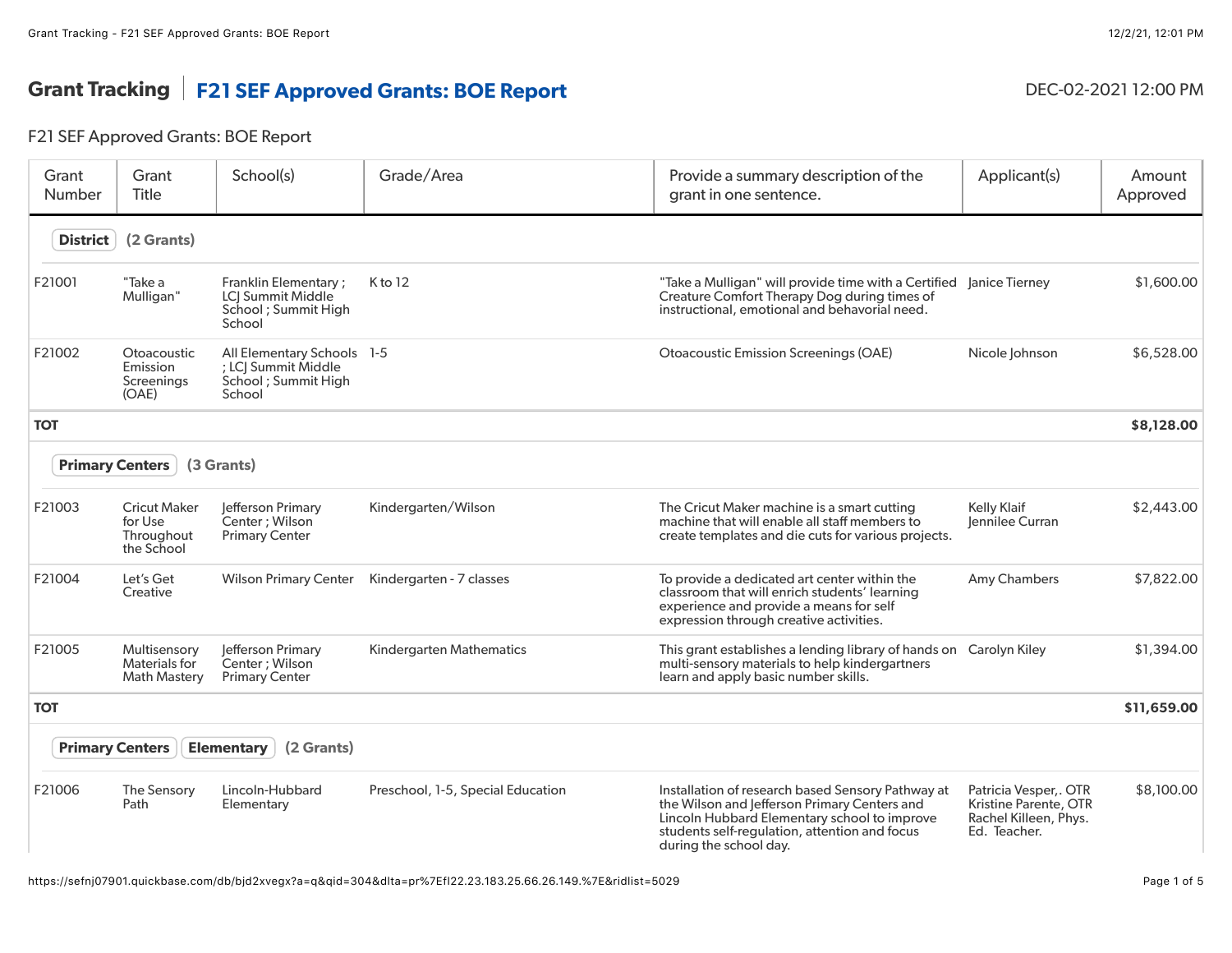| F21007     | Shifting the<br><b>Balance</b><br>Professional<br>Development<br>Book | District                                                                                                                                          | K-2, SPED, ESL, etc.                                                                    | Purchase Shifting the Balance: 6 Ways to Bring the<br>Science of Reading into the Balanced Literacy<br>Classroom to support professional development<br>session in district. | Matthew Santos,<br>Staci Kaplan, and<br><b>Caitlin Crimmins</b>                              | \$2,400.00  |
|------------|-----------------------------------------------------------------------|---------------------------------------------------------------------------------------------------------------------------------------------------|-----------------------------------------------------------------------------------------|------------------------------------------------------------------------------------------------------------------------------------------------------------------------------|----------------------------------------------------------------------------------------------|-------------|
| <b>TOT</b> |                                                                       |                                                                                                                                                   |                                                                                         |                                                                                                                                                                              |                                                                                              | \$10,500.00 |
|            | (15 Grants)<br><b>Elementary</b>                                      |                                                                                                                                                   |                                                                                         |                                                                                                                                                                              |                                                                                              |             |
| F21101     | Logic and<br>Reasoning<br>Games                                       | <b>Brayton Elementary;</b><br><b>Franklin Elementary;</b><br>Jefferson Elementary;<br>Lincoln-Hubbard<br>Elementary ;<br>Washington<br>Elementary | Grades 1-5                                                                              | This grant will provide logic and reasoning games<br>for students in grades 1-5 across all 5 elementary<br>schools.                                                          | <b>Brittany Schwartz</b>                                                                     | \$780.00    |
| F21102     | High Interest-<br>Low Level<br><b>Books</b>                           | Washington<br>Elementary                                                                                                                          | Grades 3-5 Learning Workshop Reading<br><b>Students</b>                                 | This grant will provide striving readers with<br>appropriate level texts that visually appear to be<br>on level with their peers within the general<br>education classroom.  | lessica O'Connor and<br>Caitlin Crimmins                                                     | \$2,153.00  |
| F21104     | Comfortable<br>Chairs for<br><b>Fourth Graders</b>                    | Washington<br>Elementary                                                                                                                          | <b>4th Grade</b>                                                                        | Two fourth grade classrooms need new chairs for<br>the classroom that will provide students with<br>comfortable seating to improve focus and<br>learning!                    | Lara Donohue and<br><b>Melissa Nestor</b><br>Gavarny                                         | \$3,377.00  |
| F21106     | Therapy Dog<br>Reading<br><b>Buddies</b>                              | Lincoln-Hubbard<br>Elementary                                                                                                                     | First grade                                                                             | Therapy dogs will provide asoothing, comforting<br>environment for readers to practice reading aloud.                                                                        | Kristin Cacicedo<br>Rosaly Kovach<br>Nicole Higgins<br><b>Emily Bean</b>                     | \$1,920.00  |
| F21107     | Can You Hear<br>Me?                                                   | Lincoln-Hubbard<br>Elementary                                                                                                                     | <b>Third Grade</b>                                                                      | The purpose of this grant is to get Front Row Juno<br>FM systems in classrooms.                                                                                              | L-H Third Grade<br>Teacher: Kelly<br>Reynolds                                                | \$1,564.00  |
| F21108     | Geometric Art<br>Project                                              | Washington<br>Elementary                                                                                                                          | Washington School, grade 4<br>With help from Jason Orbe's wood shop<br>students at SHS. | Engage students in a geometric art project to<br>bridge math and art disciplines. This will be a fun<br>and engaging STEAM project.                                          | Donna Anderle<br>Lara Donohue<br>Diana Doolittle<br><b>Melissa Nestor</b><br>Jaimie Woodruff | \$2,204.00  |
| F21110     | Classroom<br>Furniture for<br>the 21st<br>Century                     | lefferson Elementary                                                                                                                              | <b>Basic Skills/Grades 1-5</b>                                                          | This furniture will make a positive impact on<br>students' learning and create a new learning<br>environment in which all students' individual<br>needs can be met.          | Melissa Fusari                                                                               | \$3,761.00  |
| F21111     | <b>Fantasy Books</b><br>to Support<br><b>Fantastic Club</b><br>Work   | Washington<br>Elementary                                                                                                                          | 5th Grade                                                                               | We are requesting sets of fantasy books to support<br>our required Fantasy Book Clubs Reading Unit of<br>Study.                                                              | Suzanne Pilipski,<br>Stephanie Toledo,<br>Cheryl Brennan                                     | \$1,223.00  |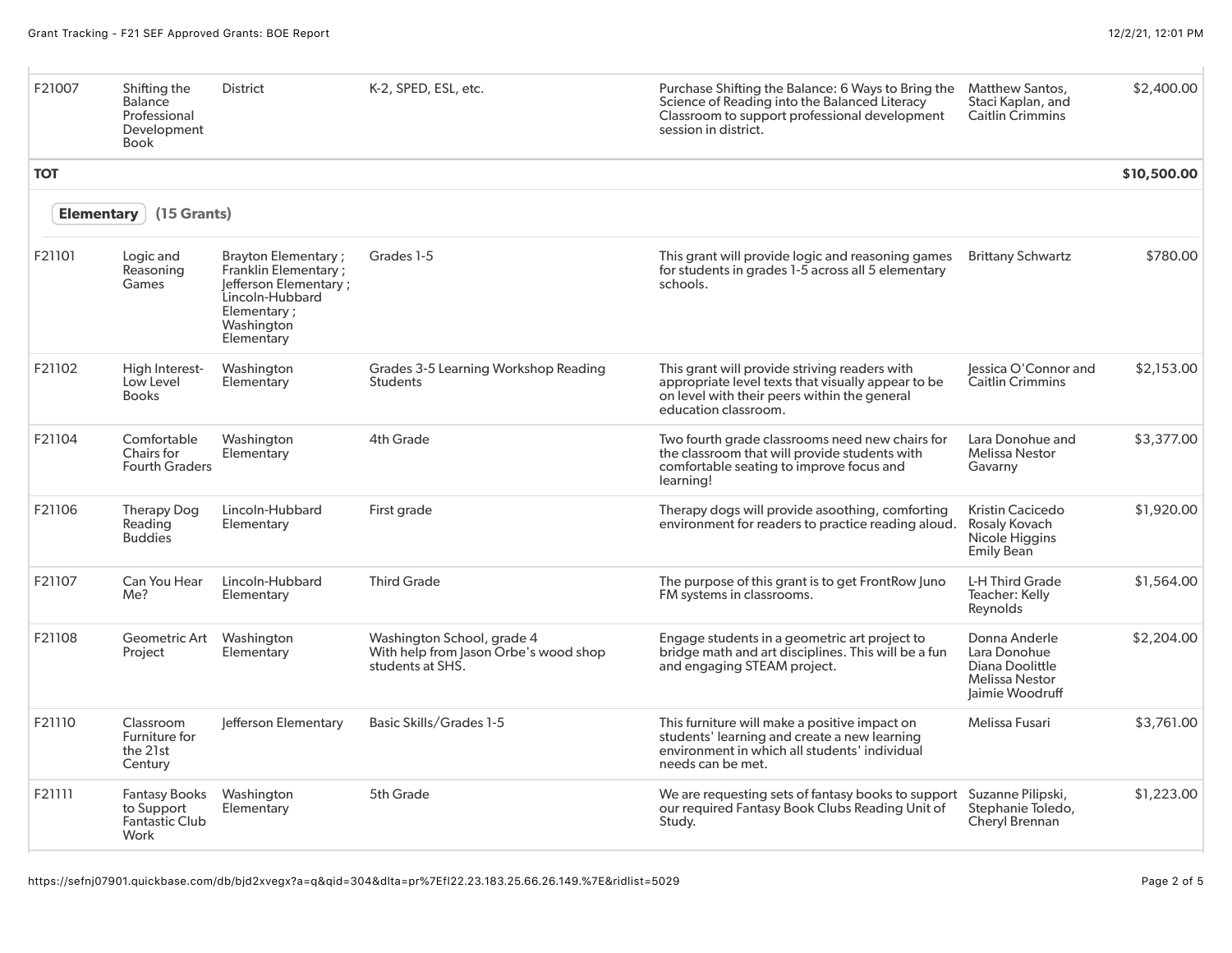| F21112               | <b>Native</b><br>American<br>Culture and<br>History<br>Brought to Life                           | <b>Franklin Elementary</b>         | <b>Fifth Grade</b>                                                                                                                                                                                                                                                  | This grant will provide students with the<br>opportunity to experience hands-on cultural<br>elements of Native Americans from the region                                                                            | Kate Polles, Jessica<br>Breznak, Catherine<br>Harter                                                                         | \$350.00    |
|----------------------|--------------------------------------------------------------------------------------------------|------------------------------------|---------------------------------------------------------------------------------------------------------------------------------------------------------------------------------------------------------------------------------------------------------------------|---------------------------------------------------------------------------------------------------------------------------------------------------------------------------------------------------------------------|------------------------------------------------------------------------------------------------------------------------------|-------------|
| F21113               | Building a<br><b>Biosphere</b>                                                                   | Washington<br>Elementary           | 5th grade                                                                                                                                                                                                                                                           | Students will engage in a STEAM project in which<br>they are challenged to build a biosphere.                                                                                                                       | Cheryl Brennan<br>Suzanne Pilipski<br>Stephanie Toledo                                                                       | \$1,144.00  |
| F21114               | <b>Third Grade</b><br>Seating                                                                    | Washington<br>Elementary           | Gr 3 Classroom                                                                                                                                                                                                                                                      | To provide comfortable appropriate chairs for<br>grade 3 students                                                                                                                                                   | Anne Hammond                                                                                                                 | \$1,337.00  |
| F21116               | Calling All<br>Engineers!                                                                        | Lincoln-Hubbard<br>Elementary      | <b>Third Grade and First Grade</b>                                                                                                                                                                                                                                  | The purpose of this grant is to get STEAM bins in<br>classrooms for morning choice, indoor recess, Fun<br>Fridays and more, to foster 21st century skills in<br>students.                                           | Kelly Reynolds,<br>Caitlin Gabriele.<br>Michelle Ehrich,<br>Nicole Higgins, Emily<br>Bean, Rosaly Kovach,<br>Kristen Caciedo | \$4,330.00  |
| F21117               | GaGa Grant                                                                                       | Washington<br>Elementary           | $1-5$                                                                                                                                                                                                                                                               | This grant will allow us to purchase and install a<br>GaGa Ball pit on our field.                                                                                                                                   | <b>Matt Carder</b>                                                                                                           | \$12,296.00 |
| F21118               | Increasing<br>Student<br>Access to Just<br>Right<br>Nonfiction and<br>Decodeable<br>Texts        | Lincoln-Hubbard<br>Elementary      | The group that would benefit from this grant<br>would be first grade students who will have<br>access to age appropriate nonfiction and<br>decodable texts.                                                                                                         | The purpose of this grant is to build a classroom<br>library of nonfiction and decodable texts so that<br>students can practice reading strategies and<br>comprehension with a variety of genres and text<br>types. | <b>Emily Bean</b><br>Matt Santos                                                                                             | \$4,094.00  |
| F21119               | <b>Noise</b><br>Cancelling<br>Headphones<br>and Creating<br>Our Best<br>Learning<br>Environments | Lincoln-Hubbard<br>Elementary      | The group that would benefit from this grant<br>would elementary students (four first grade<br>classes and one third grade class) who will have<br>access to noise cancelling headphones to use<br>during classroom activities that require quiet<br>concentration. | This grant would provide students with noise<br>cancelling headphones that allows students to<br>create their own quiet learning environment and<br>do their best work.                                             | <b>Emily Bean</b><br>Nicole Higgins<br>Kristin Cacicedo<br>Rosaly Kovach<br>Kelly Reynolds                                   | \$1,950.00  |
| <b>TOT</b>           |                                                                                                  |                                    |                                                                                                                                                                                                                                                                     |                                                                                                                                                                                                                     |                                                                                                                              | \$42,483.00 |
| <b>Middle School</b> | (5 Grants)                                                                                       |                                    |                                                                                                                                                                                                                                                                     |                                                                                                                                                                                                                     |                                                                                                                              |             |
| F21201               | Peer<br>Leadership<br>Program                                                                    | LCJ Summit Middle<br>School        | 8th Grade                                                                                                                                                                                                                                                           | The Peer Leadership program will continue to<br>empower a selected group of 8th grade to<br>become student ambassadors and lead programs<br>throughout the school.                                                  | Stefanie Jurista                                                                                                             | \$3,430.00  |
| F21202               | Mad for<br>Manga                                                                                 | <b>LCI Summit Middle</b><br>School | 6-8 Library                                                                                                                                                                                                                                                         | This grant will be used to build our collection of<br>middle-school level Manga books.                                                                                                                              | <b>Beth Thomas</b>                                                                                                           | \$1,963.00  |
| F21203               | <b>Comics Plus</b>                                                                               | LCJ Summit Middle                  | Grades 6-8 Library                                                                                                                                                                                                                                                  | This grant would provide a subscription to Comics Beth Thomas                                                                                                                                                       |                                                                                                                              | \$925.00    |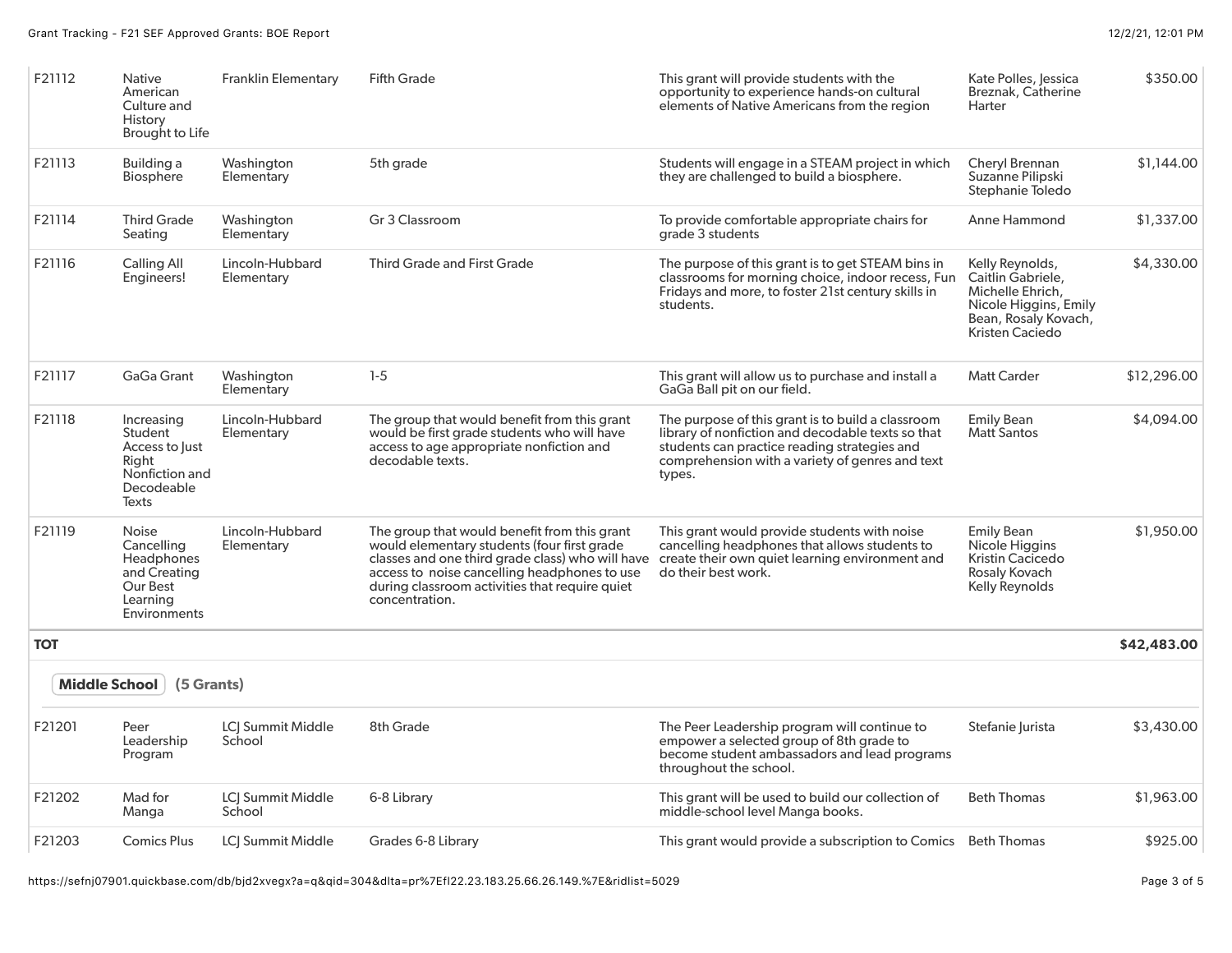|                      | for LC <sub>I</sub> SMS                                                               | School                                                     |                                        | Plus, a digital collection of thousands of comics,<br>graphic novels, and Manga from more than 100<br>publishers.                                                                                                                                                                       |                                                                                                                                                           |             |
|----------------------|---------------------------------------------------------------------------------------|------------------------------------------------------------|----------------------------------------|-----------------------------------------------------------------------------------------------------------------------------------------------------------------------------------------------------------------------------------------------------------------------------------------|-----------------------------------------------------------------------------------------------------------------------------------------------------------|-------------|
| F21204               | Say it Loud                                                                           | LCJ Summit Middle<br>School                                | 6th-8th                                | This grant is to provide Juno FM Systems in 48<br>classrooms to improve clarity and intelligibility by<br>eliminating background interference for students<br>with auditory needs.                                                                                                      | Donna Gallo<br>Amy Sweeney                                                                                                                                | \$64,800.00 |
| F21205               | Movin' with<br>Mariachi on<br>Multicultural<br>Night                                  | <b>LCI Summit Middle</b><br>School                         | Grades 6-8                             | To provide cultural entertainment for our students<br>and their families during Multicultural Night.                                                                                                                                                                                    | Melissa Sarracino,<br>Hannah Gallagher                                                                                                                    | \$1,600.00  |
| <b>TOT</b>           |                                                                                       |                                                            |                                        |                                                                                                                                                                                                                                                                                         |                                                                                                                                                           | \$72,718.00 |
| <b>Middle School</b> |                                                                                       | <b>High School</b><br>(2 Grants)                           |                                        |                                                                                                                                                                                                                                                                                         |                                                                                                                                                           |             |
| F21206               | Artist<br>Workshop<br>Series for<br>Middle & High<br>School<br><b>Student Artists</b> | <b>LCI Summit Middle</b><br>School ; Summit High<br>School | Grades 8-12                            | The middle and high school art departments seek<br>a grant to support the development of an "Visiting"<br>Artist Workshop Series" to bring professional<br>artists, working in unique mediums, to deliver a<br>series of creative art & design workshops to<br>students in Grades 8-12. | Karen Forgione; Kelly<br>Wright; Juana<br>Rodriguez                                                                                                       | \$6,974.00  |
| F21301               | Using mote to<br>Improve &<br>Enrich<br>Feedback and<br>to Increase<br>Accessibility  | LCI Summit Middle<br>School; Summit High<br>School         | All students & teachers in grades 6-12 | Mote is a powerful tool for improving,<br>streamlining, and enriching feedback through the<br>use of voice comments and audio content, along<br>with automatic transcriptions that can be<br>translated into over 20 languages.                                                         | Carrie Odgers Lax-<br><b>Tech Coach at SHS</b><br>Nicole Finnegan-<br>Tech Coach at<br><b>LCISMS</b><br>Corey Walsh -<br>English Supervisor<br><b>SHS</b> | \$3,486.00  |
| <b>TOT</b>           |                                                                                       |                                                            |                                        |                                                                                                                                                                                                                                                                                         |                                                                                                                                                           | \$10,460.00 |
| <b>High School</b>   | (4 Grants)                                                                            |                                                            |                                        |                                                                                                                                                                                                                                                                                         |                                                                                                                                                           |             |
| F21302               | Pugmill for<br>Ceramics<br><b>Studio</b>                                              | Summit High School                                         | <b>High School Ceramics classes</b>    | A pugmill is a machine in which clay is mixed into a Meghan Scozzari<br>plastic state.                                                                                                                                                                                                  |                                                                                                                                                           | \$6,786.00  |
| F21304               | <b>SHS Art</b><br>Magazine<br>2021                                                    | Summit High School                                         | 9-12 / Visual Arts                     | This grant will support the printing of the fourth<br>annual issue of the Summit High School Art<br><b>Magazine - The Artifact</b>                                                                                                                                                      | <b>Lindsay Morse</b>                                                                                                                                      | \$1,154.00  |
| F21305               | Creating A<br>Modern<br>Mathematics<br>Classroom                                      | Summit High School                                         | 9-12 Math                              | Redesign the current SHS math class (Room 115)<br>to allow for flexible seating arrangements, small<br>group lessons, differentiated instruction,<br>discussion groups and collaborative learning.                                                                                      | <b>Casey Sink</b>                                                                                                                                         | \$15,675.00 |